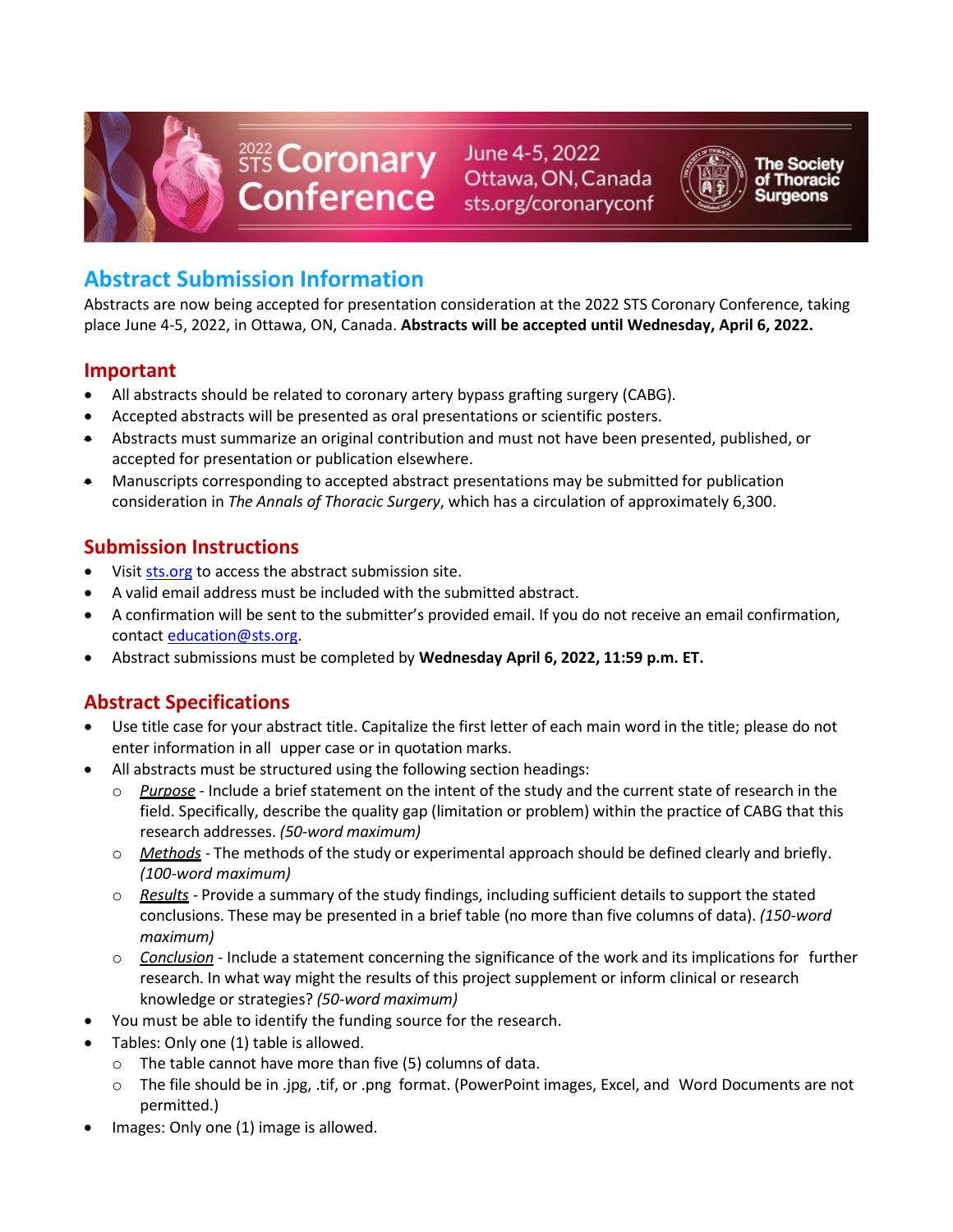- o Images will display in black and white.
- o Images should be between 300 and 600 dpi at 3"x5".
- o The file should be in .jpg, .tif, or .png format. (PowerPoint images, Excel, and Word Documents are not permitted.)
- Other:
	- $\circ$  There should be no reference to the institutions involved in the body of the text.
	- $\circ$  The presenting author cannot be an employee of a company that develops health care products or provides health care services.
	- o Abstracts cannot contain product names; generic terms must be used when describing a single product.
	- $\circ$  Abstract development and data analysis for abstracts cannot be performed by industry.
	- $\circ$  The institution name, state, and email address for the presenting author and all coauthors must be provided.
	- o When percentages are used, the absolute numbers of derivation must be stated.
	- o To ensure fairness, abstracts are read and graded in a blinded fashion with no references to authors or institutions. Abstracts are reviewed by peer reviewers based on scientific merit, originality, and practice gaps identified.
	- o Presentations will be 5 minutes, with 5 minutes of questions after presentation.

### **Other Abstract Rules**

- Only abstracts submitted using the online system will be considered for presentation.
- Only authors (and not their assistants) may complete submissions; authors will be responsible for the information provided.
- The submitting author must provide accurate email addresses of all coauthors and must attest that (a) all coauthors of the abstract have granted consent for the material to be submitted for presentation, and (b) that the submitting author has been granted the right by all coauthors to act on their behalf.
- For the submitted abstract, each coauthor will be asked to complete a disclosure form.
- STS reserves the right to withdraw any abstract at any time.
- All abstracts must be submitted and presented in English.
- If an abstract is not accepted as an oral presentation, it may be accepted as a scientific poster presentation instead. The final determination on format is at the discretion of the Coronary Conference Course and Program Chairs and the Planning Committee.
- The person listed as the presenting author for each abstract must register to attend the 2022 STS Coronary Conference. In the event that a change of presenting author must be made after the submission of the abstract, STS must be notified in writing. *NOTE: The replacement presenter must be a coauthor of the abstract.*
- Once an abstract has been accepted, additional authors may not be added.
- No abstract will be considered with deferred outcomes data. If data are to be presented, they must appear in the original abstract submitted. If there are any questions regarding changes in data after the abstract has been submitted, it is the responsibility of the presenting author to notify STS by email at [education@sts.org.](mailto:education@sts.org)
- Industry is not allowed to perform data analysis or develop abstracts, surgical videos, slide presentations, or scientific posters.
- Abstract content must be based upon the best available evidence and should not promote any health care device, drug, other product, or service**.**
- If the presenter has any relationship posing a conflict or potential conflict relevant to his or her session, he or she may not make any recommendations regarding relevant products or services as part of that session.
- If your abstract is selected, you will be asked to present it (a) orally during an abstract-based scientific session OR (b) at the poster session. You will receive complete information (including poster dimensions, setup times, etc.) after notification of the full Planning Committee's decision.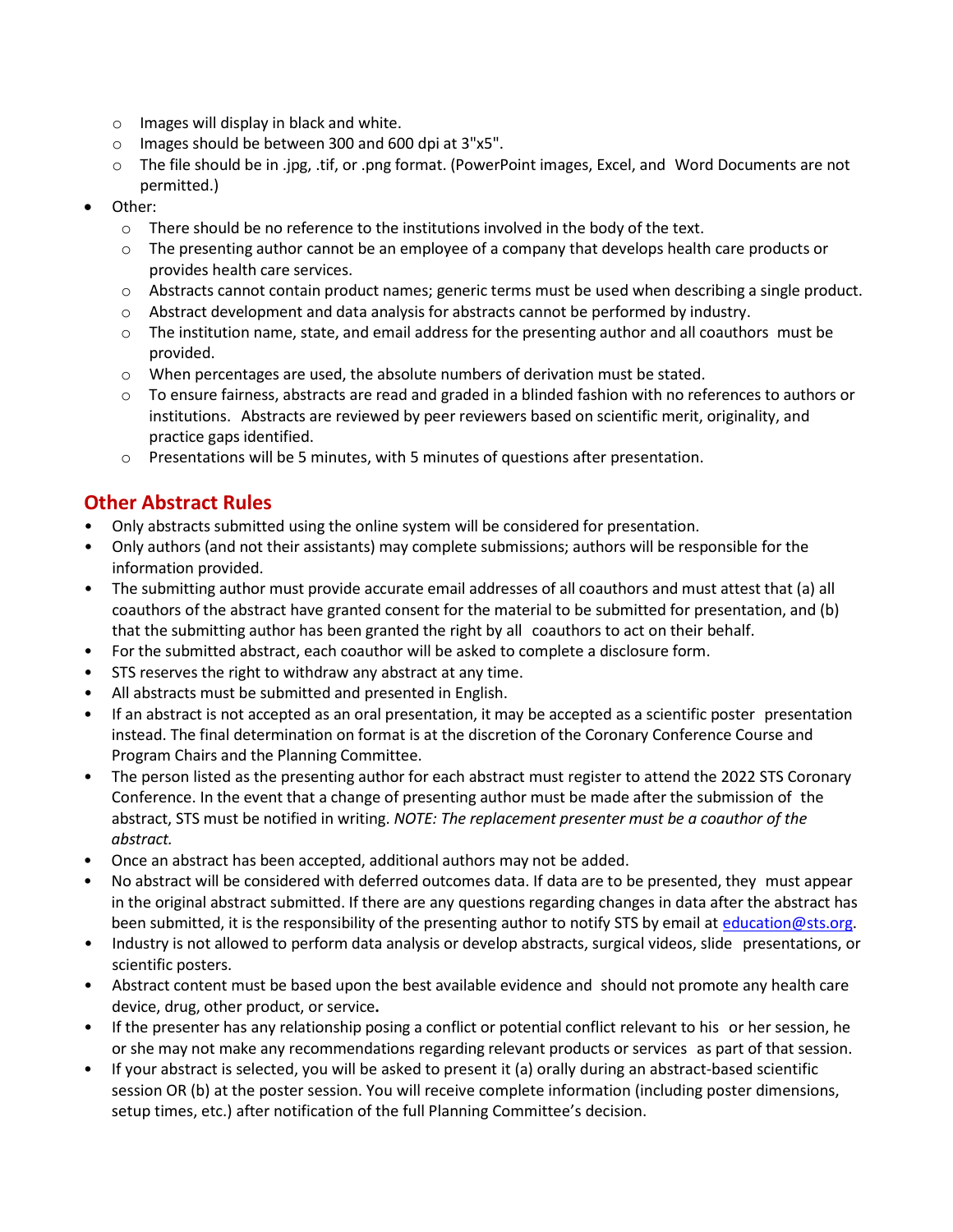• Planning Committee members will review your abstract, and you will be notified of their decision by May 1, 2022.

#### **Disclosure Information**

Conflict of interest and FDA disclosure is required before an abstract will be accepted for consideration. If a potential conflict of interest exists, be sure to include the name of the organization/company and the nature of the potential conflict.

- Each author must submit her/his individual disclosure when completing the abstract submission.
- It is the responsibility of the submitting author to identify each coauthor on the abstract. Upon submission of the abstract, an email will be sent to each coauthor, who will then be responsible for submitting her/his individual disclosure.
- If commercial relationships information and FDA disclosures are not received from all coauthors by the abstract submission deadline, the abstract will not be considered for review.
- For live presentations, all relationships with commercial interests and FDA disclosures, as defined in the STS Education Disclosure Policy (below), must be stated orally to the audience at the beginning of each presentation. In addition, a slide at the beginning of the PowerPoint presentation must be used to reveal the nature of the disclosure(s). This commercial relationship and FDA disclosure information will be noted in published materials. Speakers are required to communicate that they have nothing to disclose, if that is the case.
- For scientific poster presentations, all relationships with commercial interests, must be displayed on each scientific poster along with any FDA disclosures.

#### **Education Disclosure Policy**

As a sponsor of continuing medical education accredited by the Accreditation Council for Continuing Medical Education (ACCME), The Society of Thoracic Surgeons requires that any individual who is in a position to control the content of an educational activity must disclose all financial relationships with any ineligible companies. This is to ensure that that all decisions related to the planning, faculty selection, delivery, and evaluation of accredited education are made without any influence or involvement from the owners and employees of an ineligible company. The ACCME defines ineligible companies as those whose "primary business is producing, marketing, selling, reselling, or distributing health care products used by or on patients." The question of whether a disclosed conflict situation could represent undue influence on the educational activity by an ineligible company or whether the disclosed information is sufficient to consider an abstract, presentation, or other educational enduring material to represent potentially biased information must be mitigated prior to an individual's involvement in STS educational programming.

Required disclosures must include all financial relationships with ineligible companies in the prior 24 months. Examples of financial relationships include employee, researcher, consultant, advisor, speaker, independent contractor (including contracted research), royalties or patent beneficiary, executive role, and ownership interest. Individual stocks and stock options should be disclosed; diversified mutual funds do not need to be disclosed. Research funding from ineligible companies should be disclosed by the principal or named investigator even if that individual's institution receives the research grant and manages the funds.

Individuals who are owners or employees of ineligible companies are excluded from controlling content or participating as planners or faculty in STS educational activities. There are three exceptions to this exclusion employees of ineligible companies can participate as planners or faculty in these specific situations:

1. When the content of the activity is not related to the business lines or products of their employer/company.

2. When the content of the accredited activity is limited to basic science research, such as preclinical